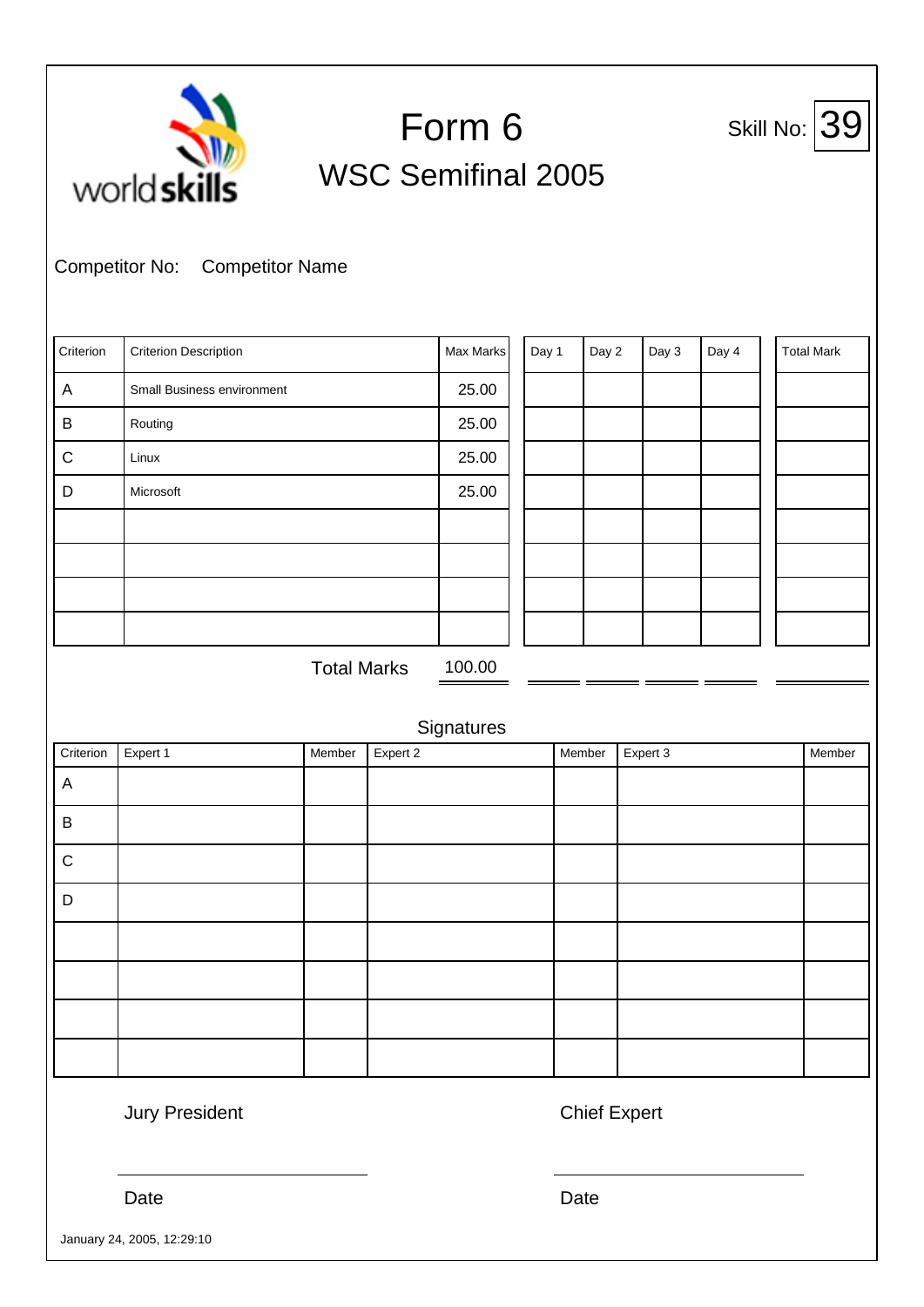| <b>Objective Marking</b><br>Skill No: $39$ |                                                                |                                          |                                   |              |  |                                                                                       |            |              |  |  |
|--------------------------------------------|----------------------------------------------------------------|------------------------------------------|-----------------------------------|--------------|--|---------------------------------------------------------------------------------------|------------|--------------|--|--|
|                                            |                                                                |                                          | Form 5                            |              |  |                                                                                       |            |              |  |  |
|                                            | world skills                                                   |                                          | <b>WSC Semifinal 2005</b>         |              |  |                                                                                       | Criterion: |              |  |  |
|                                            |                                                                |                                          | Page 1 / 2                        |              |  | <b>Competition Day:</b>                                                               |            | З            |  |  |
|                                            |                                                                |                                          |                                   |              |  |                                                                                       |            |              |  |  |
| <b>Competitor No:</b>                      |                                                                | <b>Competitor Name</b>                   |                                   |              |  |                                                                                       |            |              |  |  |
|                                            |                                                                |                                          |                                   |              |  |                                                                                       |            |              |  |  |
| Aspect ID                                  | Max Mark                                                       | Aspect of Criterion - Description        |                                   | Nominal Size |  | <b>Actual Value</b>                                                                   |            | Mark Awarded |  |  |
| 01                                         | 0.50                                                           | Number of Straight Thru Cable = 6        |                                   | 0.5          |  |                                                                                       |            |              |  |  |
| 02                                         | 0.50                                                           | Number of $X$ Over Cable = 2             |                                   | 0.5          |  |                                                                                       |            |              |  |  |
| 03                                         | 0.50                                                           | Number of Console Cable = 1              |                                   | 0.5          |  |                                                                                       |            |              |  |  |
| 04                                         | 1.00                                                           | Straight Thur Cable Working 1            |                                   | 1            |  |                                                                                       |            |              |  |  |
| 05                                         | 1.00                                                           | Straight Thur Cable Working 2            |                                   | 1            |  |                                                                                       |            |              |  |  |
| 06                                         | 1.00                                                           | Straight Thur Cable Working 3            |                                   | 1            |  |                                                                                       |            |              |  |  |
| 07                                         | 1.00                                                           | Straight Thur Cable Working 4            |                                   | 1            |  |                                                                                       |            |              |  |  |
| 08                                         | 1.00                                                           | Straight Thur Cable Working 5            |                                   | 1            |  |                                                                                       |            |              |  |  |
| 09                                         | 1.00                                                           | Straight Thur Cable Working 6            |                                   | 1            |  |                                                                                       |            |              |  |  |
| 10                                         | 1.00                                                           | X Over Working                           |                                   | 1            |  |                                                                                       |            |              |  |  |
| 11                                         | 1.00                                                           | X Over Working                           |                                   | 1            |  |                                                                                       |            |              |  |  |
| 12                                         | 0.50                                                           | Type of Cable Selected                   |                                   | 0.5          |  |                                                                                       |            |              |  |  |
| 13                                         | 0.50                                                           | Diagram Complete - DMZ                   |                                   | 0.5          |  |                                                                                       |            |              |  |  |
| 14                                         | 0.50                                                           | Diagram Complete - Internal Above Switch |                                   | 0.5          |  |                                                                                       |            |              |  |  |
| 15                                         | 0.50                                                           | Diagram Complete - Internal Below Switch |                                   | 0.5          |  |                                                                                       |            |              |  |  |
| 16                                         | 0.50                                                           | Diagram Complete - Perimeter             |                                   | 0.5          |  |                                                                                       |            |              |  |  |
| 17                                         | 0.50                                                           | DMZ Cabled                               |                                   | 0.5          |  |                                                                                       |            |              |  |  |
|                                            |                                                                |                                          | <b>Maximum Mark for Criterion</b> |              |  | <b>Awarded Mark for Criterion</b>                                                     |            |              |  |  |
|                                            |                                                                |                                          |                                   |              |  |                                                                                       |            |              |  |  |
|                                            |                                                                |                                          | Signatures                        |              |  |                                                                                       |            |              |  |  |
| Expert 1                                   |                                                                | Member                                   | Expert 2                          | Member       |  | Expert 3                                                                              |            | Member       |  |  |
|                                            |                                                                |                                          |                                   |              |  |                                                                                       |            |              |  |  |
|                                            |                                                                |                                          |                                   |              |  |                                                                                       |            |              |  |  |
|                                            | <b>Compatriot or Independent Expert</b><br><b>Chief Expert</b> |                                          |                                   |              |  | Mark Awarded is the Max Mark minus any<br>specified deductions for difference between |            |              |  |  |
|                                            |                                                                |                                          |                                   |              |  | <b>Requirement and Result</b>                                                         |            |              |  |  |
|                                            | January 24, 2005, 12:29:10                                     |                                          | Date                              |              |  |                                                                                       |            |              |  |  |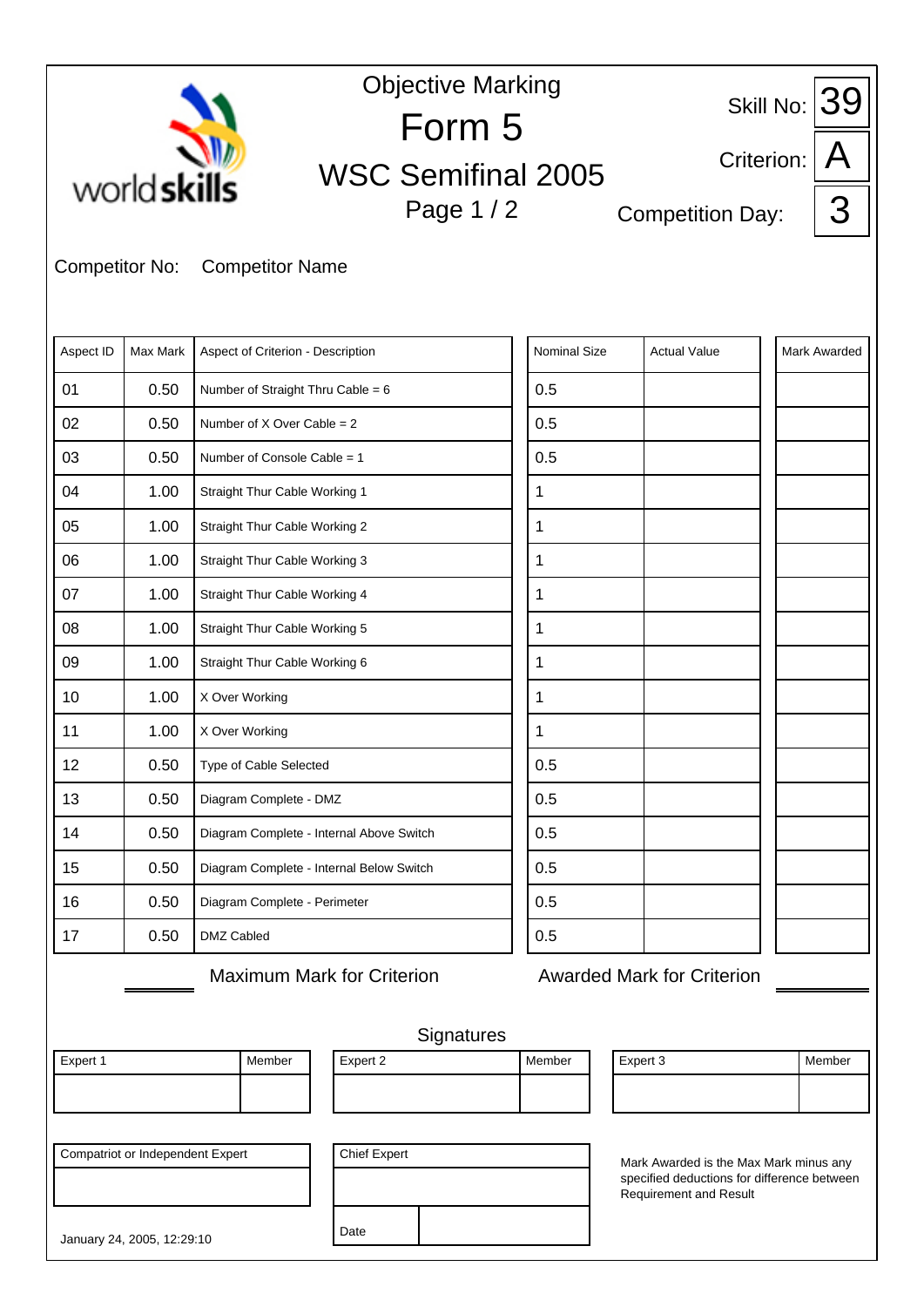|                       |                                         |                                                          |                           | <b>Objective Marking</b> |                |            |                                                                                       |  | 39                  |
|-----------------------|-----------------------------------------|----------------------------------------------------------|---------------------------|--------------------------|----------------|------------|---------------------------------------------------------------------------------------|--|---------------------|
|                       |                                         |                                                          | Form 5                    |                          |                | Skill No:  |                                                                                       |  |                     |
|                       |                                         |                                                          | <b>WSC Semifinal 2005</b> |                          |                | Criterion: |                                                                                       |  |                     |
|                       | world skills                            |                                                          |                           | Page 2 / 2               |                |            | <b>Competition Day:</b>                                                               |  | З                   |
|                       |                                         |                                                          |                           |                          |                |            |                                                                                       |  |                     |
| <b>Competitor No:</b> |                                         | <b>Competitor Name</b>                                   |                           |                          |                |            |                                                                                       |  |                     |
|                       |                                         |                                                          |                           |                          |                |            |                                                                                       |  |                     |
| Aspect ID             | Max Mark                                | Aspect of Criterion - Description                        |                           |                          | Nominal Size   |            | <b>Actual Value</b>                                                                   |  | <b>Mark Awarded</b> |
| 18                    | 0.50                                    | Internal Upper Cabled                                    |                           |                          | 0.5            |            |                                                                                       |  |                     |
| 19                    | 0.50                                    | Internal Lower Cabled                                    |                           |                          | 0.5            |            |                                                                                       |  |                     |
| 20                    | 0.50                                    | <b>Perimeter Cabled</b>                                  |                           |                          | 0.5            |            |                                                                                       |  |                     |
| 21                    | 1.00                                    | Ping Client to Windows Server                            |                           |                          | 1              |            |                                                                                       |  |                     |
| 22                    | 1.00                                    | Windows Server Name Fitku                                |                           |                          | 1              |            |                                                                                       |  |                     |
| 23                    | 2.00                                    | Windows Server DC and Domain -<br>wscX.taitaja.net       |                           |                          | $\overline{2}$ |            |                                                                                       |  |                     |
| 24                    | 1.00                                    | All Client Logins Work                                   |                           |                          | 1              |            |                                                                                       |  |                     |
| 25                    | 1.00                                    | Workstation is in Domain                                 |                           |                          | 1              |            |                                                                                       |  |                     |
| 26                    | 1.00                                    | Workstation can use DNS Server - NSLOOKUP                |                           |                          | 1              |            |                                                                                       |  |                     |
| 27                    | 1.00                                    | Server can use DNS Server - NSLOOKUP                     |                           |                          | 1              |            |                                                                                       |  |                     |
| 28                    | 1.00                                    | Windows Network Shares are Created                       |                           |                          | 1              |            |                                                                                       |  |                     |
| 29                    | 2.00                                    | Security - F-Secure automatically installed at<br>Workst |                           |                          | $\overline{2}$ |            |                                                                                       |  |                     |
|                       |                                         |                                                          |                           |                          |                |            |                                                                                       |  |                     |
|                       |                                         |                                                          |                           |                          |                |            |                                                                                       |  |                     |
|                       |                                         |                                                          |                           |                          |                |            |                                                                                       |  |                     |
|                       |                                         |                                                          |                           |                          |                |            |                                                                                       |  |                     |
|                       |                                         |                                                          |                           |                          |                |            |                                                                                       |  |                     |
|                       | 25.00                                   | <b>Maximum Mark for Criterion</b>                        |                           |                          |                |            | <b>Awarded Mark for Criterion</b>                                                     |  |                     |
|                       |                                         |                                                          |                           |                          |                |            |                                                                                       |  |                     |
|                       |                                         |                                                          |                           | Signatures               |                |            |                                                                                       |  |                     |
| Expert 1              |                                         | Member                                                   | Expert 2                  |                          | Member         |            | Expert 3                                                                              |  | Member              |
|                       |                                         |                                                          |                           |                          |                |            |                                                                                       |  |                     |
|                       |                                         |                                                          |                           |                          |                |            |                                                                                       |  |                     |
|                       | <b>Compatriot or Independent Expert</b> |                                                          |                           | <b>Chief Expert</b>      |                |            | Mark Awarded is the Max Mark minus any<br>specified deductions for difference between |  |                     |
|                       |                                         |                                                          |                           |                          |                |            | Requirement and Result                                                                |  |                     |
|                       | January 24, 2005, 12:29:10              |                                                          | Date                      |                          |                |            |                                                                                       |  |                     |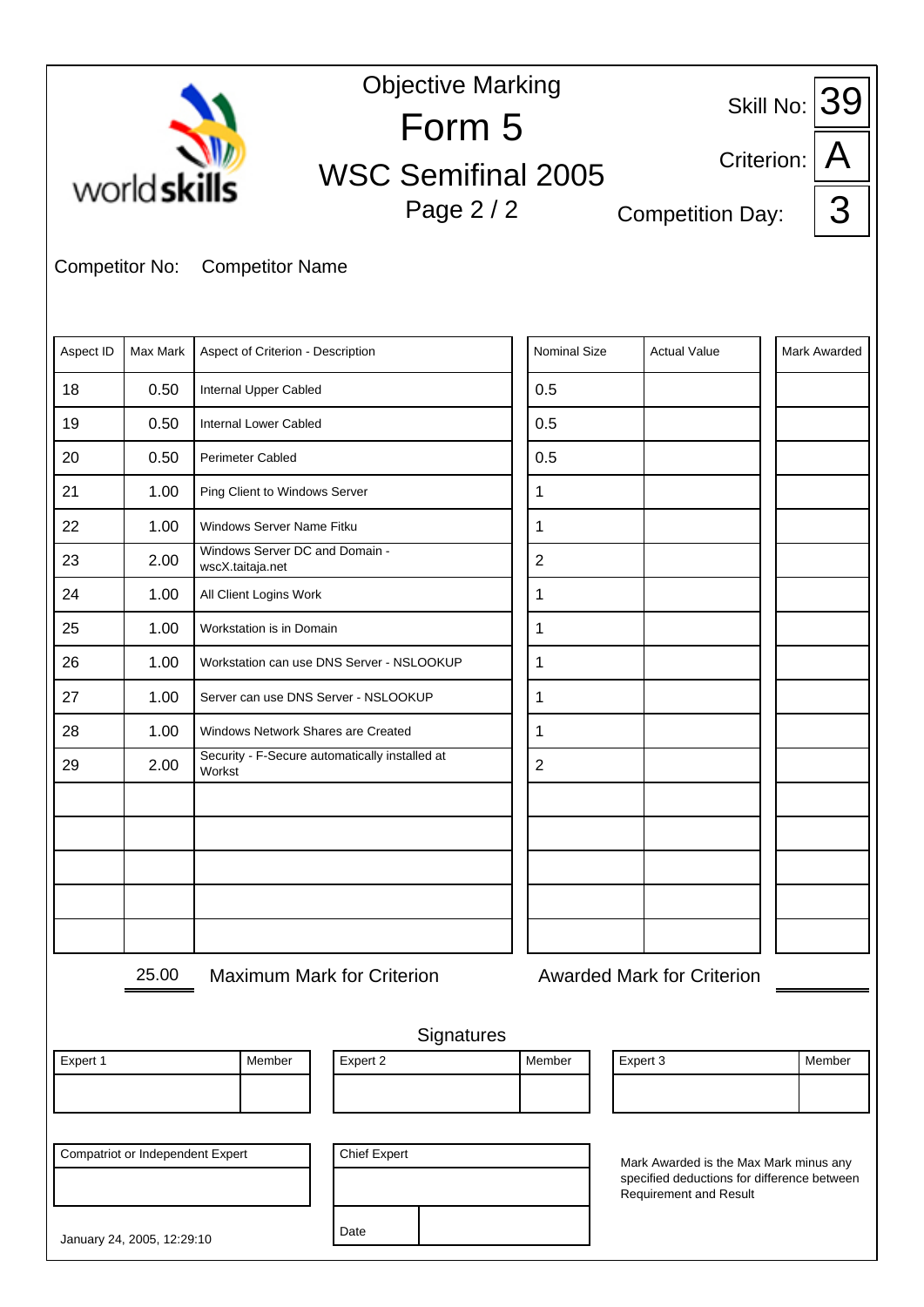|                                                                                                                                                                                          | <b>Objective Marking</b><br>39<br>Skill No: |                                                               |                           |                     |                                   |                     |  |  |  |  |  |  |
|------------------------------------------------------------------------------------------------------------------------------------------------------------------------------------------|---------------------------------------------|---------------------------------------------------------------|---------------------------|---------------------|-----------------------------------|---------------------|--|--|--|--|--|--|
|                                                                                                                                                                                          |                                             |                                                               | Form 5                    |                     |                                   |                     |  |  |  |  |  |  |
|                                                                                                                                                                                          |                                             |                                                               | <b>WSC Semifinal 2005</b> |                     | Criterion:                        |                     |  |  |  |  |  |  |
|                                                                                                                                                                                          | world skills                                |                                                               | Page 1 / 2                |                     | <b>Competition Day:</b>           | 3                   |  |  |  |  |  |  |
| <b>Competitor No:</b>                                                                                                                                                                    |                                             | <b>Competitor Name</b>                                        |                           |                     |                                   |                     |  |  |  |  |  |  |
| Aspect ID                                                                                                                                                                                | Max Mark                                    | Aspect of Criterion - Description                             |                           | <b>Nominal Size</b> | <b>Actual Value</b>               | <b>Mark Awarded</b> |  |  |  |  |  |  |
| 01                                                                                                                                                                                       | 1.50                                        | VLAN - Sh VLAN on Internal Switch                             |                           | 1.5                 |                                   |                     |  |  |  |  |  |  |
| 02                                                                                                                                                                                       | 1.50                                        | VLAN - Sh RUN on Internal Router                              |                           | 1.5                 |                                   |                     |  |  |  |  |  |  |
| 03                                                                                                                                                                                       | 1.00                                        | IF 01+02 are correct - ping Workstation to Server             |                           | 1                   |                                   |                     |  |  |  |  |  |  |
| 04                                                                                                                                                                                       | 1.00                                        | VLAN - Sh VLAN on DMZ Switch                                  |                           | 1                   |                                   |                     |  |  |  |  |  |  |
| 05                                                                                                                                                                                       | 1.00                                        | Linux Server Plugged into Switch correct VLAN                 |                           | 1                   |                                   |                     |  |  |  |  |  |  |
| 06                                                                                                                                                                                       | 1.00                                        | Windows Server Plugged into Switch Correct<br><b>VLAN</b>     |                           | $\mathbf{1}$        |                                   |                     |  |  |  |  |  |  |
| 07                                                                                                                                                                                       | 1.00                                        | Workstation Plugged into Switch Correct VLAN                  |                           | 1                   |                                   |                     |  |  |  |  |  |  |
| 08                                                                                                                                                                                       | 0.50                                        | Access to Management on Device - WORKst to<br>Routers GOOD    |                           | 0.5                 |                                   |                     |  |  |  |  |  |  |
| 09                                                                                                                                                                                       | 0.50                                        | Access to Management on Device - WK to<br>Switches- GOOD      |                           | 0.5                 |                                   |                     |  |  |  |  |  |  |
| 10                                                                                                                                                                                       | 0.25                                        | Access to Management on Device - WK to PIX<br>GOOD            |                           | 0.25                |                                   |                     |  |  |  |  |  |  |
| 11                                                                                                                                                                                       | 0.50                                        | Access to Management on Device - Linux to<br>Routers BAD      |                           | 0.5                 |                                   |                     |  |  |  |  |  |  |
| 12                                                                                                                                                                                       | 0.50                                        | Access to Management on Device - Linux to<br>Switches BAD     |                           | 0.5                 |                                   |                     |  |  |  |  |  |  |
| 13                                                                                                                                                                                       | 0.25                                        | Access to Management on Device - Linux to PIX -<br><b>BAD</b> |                           | 0.25                |                                   |                     |  |  |  |  |  |  |
| 14                                                                                                                                                                                       | 1.00                                        | ACL - Laptop into Perimeter WWW to Linux<br>Server - GOOD     |                           | 1                   |                                   |                     |  |  |  |  |  |  |
| 15                                                                                                                                                                                       | 1.00                                        | ACL - Laptop into Perimeter nslookup query<br>allowed - GOOD  |                           | 1                   |                                   |                     |  |  |  |  |  |  |
| 16                                                                                                                                                                                       | 1.00                                        | ACL - Laptop into Perimeter Ping Linux Server-<br><b>BAD</b>  |                           | 1                   |                                   |                     |  |  |  |  |  |  |
| 17                                                                                                                                                                                       | 0.50                                        | ACL - Laptop into Perimeter Ping to Windows<br>Server - BAD   |                           | 0.5                 |                                   |                     |  |  |  |  |  |  |
|                                                                                                                                                                                          |                                             | <b>Maximum Mark for Criterion</b>                             |                           |                     | <b>Awarded Mark for Criterion</b> |                     |  |  |  |  |  |  |
|                                                                                                                                                                                          |                                             |                                                               |                           |                     |                                   |                     |  |  |  |  |  |  |
|                                                                                                                                                                                          |                                             |                                                               | Signatures                |                     |                                   |                     |  |  |  |  |  |  |
| Expert 1                                                                                                                                                                                 |                                             | Expert 2<br>Member                                            |                           | Member              | Expert 3                          | Member              |  |  |  |  |  |  |
|                                                                                                                                                                                          |                                             |                                                               |                           |                     |                                   |                     |  |  |  |  |  |  |
|                                                                                                                                                                                          |                                             |                                                               |                           |                     |                                   |                     |  |  |  |  |  |  |
| <b>Compatriot or Independent Expert</b><br><b>Chief Expert</b><br>Mark Awarded is the Max Mark minus any<br>specified deductions for difference between<br><b>Requirement and Result</b> |                                             |                                                               |                           |                     |                                   |                     |  |  |  |  |  |  |
|                                                                                                                                                                                          | January 24, 2005, 12:29:10                  | Date                                                          |                           |                     |                                   |                     |  |  |  |  |  |  |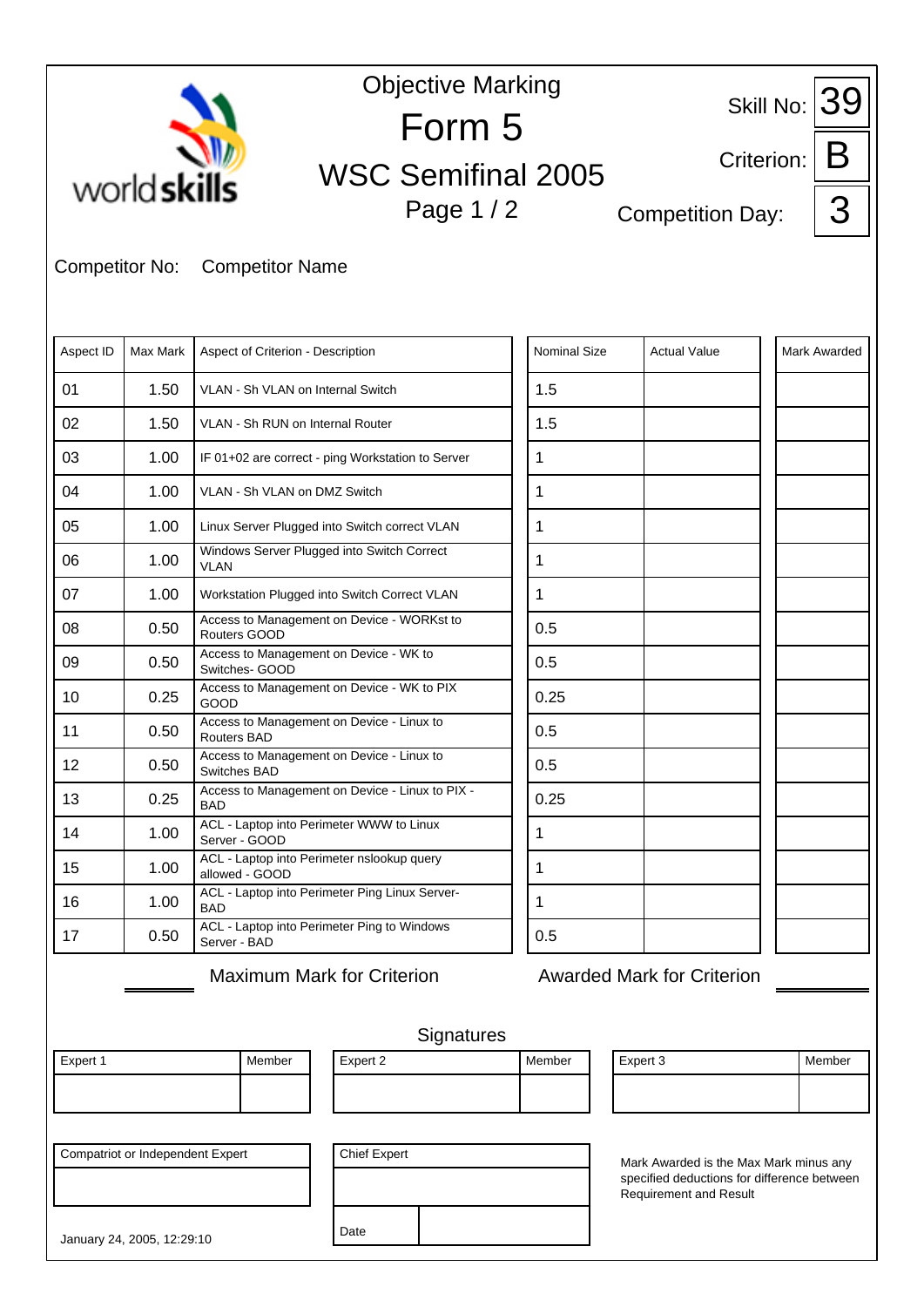|                       |                                         |                                                           | <b>Objective Marking</b>                        |  |                     |                         |                                                                                       |                     |
|-----------------------|-----------------------------------------|-----------------------------------------------------------|-------------------------------------------------|--|---------------------|-------------------------|---------------------------------------------------------------------------------------|---------------------|
|                       |                                         |                                                           | Form 5                                          |  |                     | 39<br>Skill No:         |                                                                                       |                     |
|                       |                                         |                                                           |                                                 |  |                     |                         | Criterion:                                                                            |                     |
| world skills          |                                         |                                                           | <b>WSC Semifinal 2005</b><br>Page 2 / 2         |  |                     | <b>Competition Day:</b> |                                                                                       | 3                   |
|                       |                                         |                                                           |                                                 |  |                     |                         |                                                                                       |                     |
| <b>Competitor No:</b> |                                         | <b>Competitor Name</b>                                    |                                                 |  |                     |                         |                                                                                       |                     |
|                       |                                         |                                                           |                                                 |  |                     |                         |                                                                                       |                     |
| Aspect ID             | Max Mark                                | Aspect of Criterion - Description                         |                                                 |  | <b>Nominal Size</b> |                         | <b>Actual Value</b>                                                                   | <b>Mark Awarded</b> |
| 18                    | 0.50                                    | ACL - Laptop into Perimeter IE to Windows<br>Server - BAD |                                                 |  | 0.5                 |                         |                                                                                       |                     |
| 19                    | 0.50                                    | Server - BAD                                              | ACL - Laptop into Perimeter nslookup to Windows |  | 0.5                 |                         |                                                                                       |                     |
| 20                    | 1.00                                    | ACL - Win Server www to Mika PC - GOOD                    |                                                 |  | 1                   |                         |                                                                                       |                     |
| 21                    | 0.50                                    | ACL - Win Server ping to Mika PC - BAD                    |                                                 |  | 0.5                 |                         |                                                                                       |                     |
| 22                    | 1.00                                    | <b>Reply Good</b>                                         | ACL - Laptop in Perimeter www to Linux Server - |  | $\mathbf{1}$        |                         |                                                                                       |                     |
| 23                    | 1.00                                    | Server - Reply Good                                       | ACL - Laptop in Perimeter nslookup to Linux     |  | 1                   |                         |                                                                                       |                     |
| 24                    | 1.00                                    | ACL - Ping WK to Linux Server - Good                      |                                                 |  | $\mathbf{1}$        |                         |                                                                                       |                     |
| 25                    | 1.00                                    | ACL - Ping Linux to WK BAD                                |                                                 |  | 1                   |                         |                                                                                       |                     |
| 25                    | 1.00                                    | ACL - www WK to Linux GOOD                                |                                                 |  | 1                   |                         |                                                                                       |                     |
| 26                    | 2.00                                    | ACL - WK Tracert WWW to Microsoft.com                     |                                                 |  | $\overline{2}$      |                         |                                                                                       |                     |
| 27                    | 1.50                                    | ACL - Ping WK to Perimeter F0 BAD                         |                                                 |  | 1.5                 |                         |                                                                                       |                     |
|                       |                                         |                                                           |                                                 |  |                     |                         |                                                                                       |                     |
|                       |                                         |                                                           |                                                 |  |                     |                         |                                                                                       |                     |
|                       |                                         |                                                           |                                                 |  |                     |                         |                                                                                       |                     |
|                       |                                         |                                                           |                                                 |  |                     |                         |                                                                                       |                     |
|                       |                                         |                                                           |                                                 |  |                     |                         |                                                                                       |                     |
|                       |                                         |                                                           |                                                 |  |                     |                         |                                                                                       |                     |
|                       | 25.00                                   |                                                           | <b>Maximum Mark for Criterion</b>               |  |                     |                         | <b>Awarded Mark for Criterion</b>                                                     |                     |
|                       |                                         |                                                           |                                                 |  |                     |                         |                                                                                       |                     |
|                       |                                         |                                                           | Signatures                                      |  |                     |                         |                                                                                       |                     |
| Expert 1              |                                         | Member                                                    | Expert 2                                        |  | Member              | Expert 3                |                                                                                       | Member              |
|                       |                                         |                                                           |                                                 |  |                     |                         |                                                                                       |                     |
|                       | <b>Compatriot or Independent Expert</b> |                                                           | <b>Chief Expert</b>                             |  |                     |                         |                                                                                       |                     |
|                       |                                         |                                                           |                                                 |  |                     |                         | Mark Awarded is the Max Mark minus any<br>specified deductions for difference between |                     |
|                       |                                         |                                                           |                                                 |  |                     |                         | <b>Requirement and Result</b>                                                         |                     |
|                       | January 24, 2005, 12:29:10              |                                                           | Date                                            |  |                     |                         |                                                                                       |                     |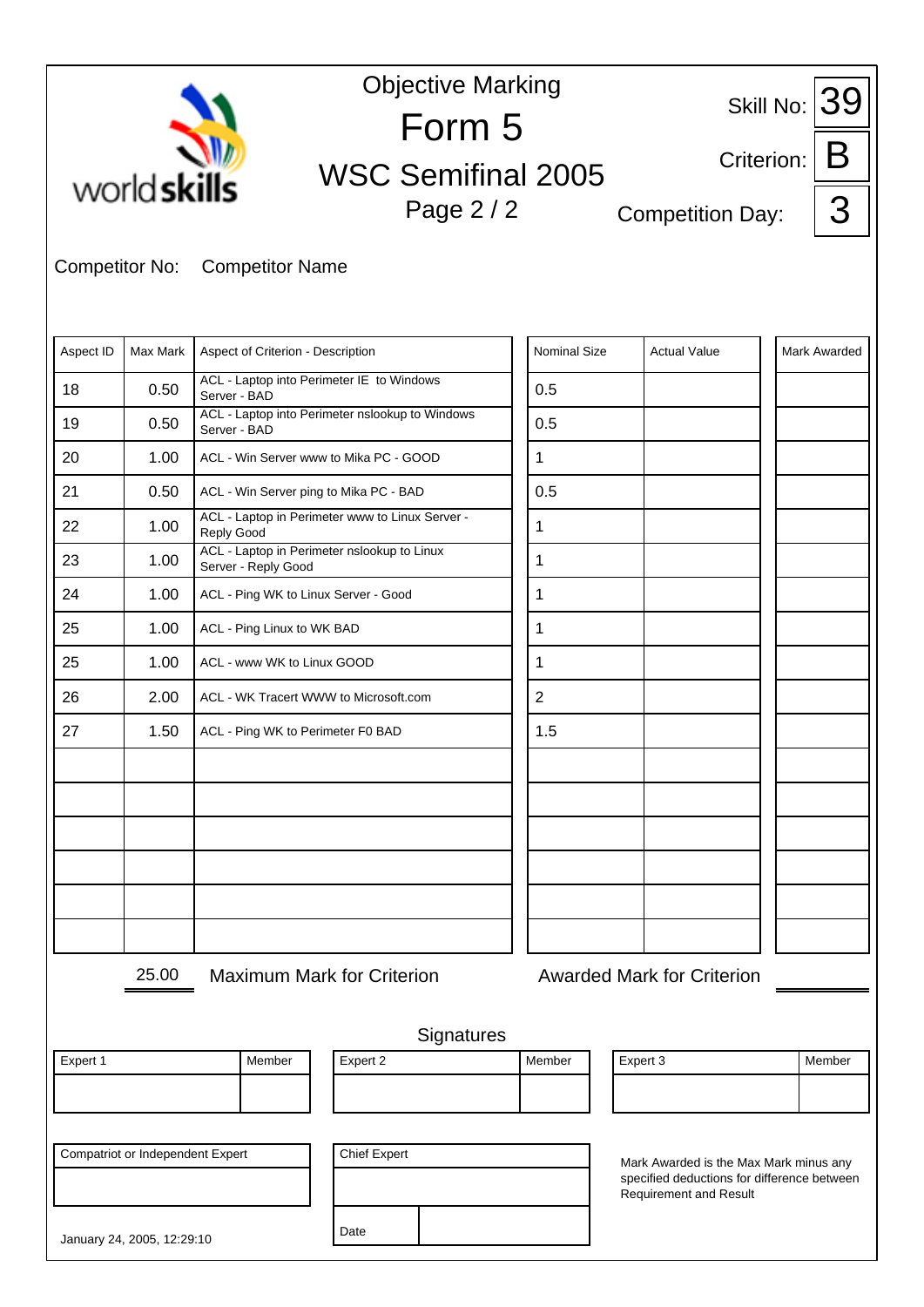|                                                                                                                                                         | <b>Objective Marking</b><br>Skill No: $39$ |                                           |                                   |        |                     |                                   |                     |   |  |  |  |
|---------------------------------------------------------------------------------------------------------------------------------------------------------|--------------------------------------------|-------------------------------------------|-----------------------------------|--------|---------------------|-----------------------------------|---------------------|---|--|--|--|
|                                                                                                                                                         |                                            |                                           | Form 5                            |        |                     |                                   |                     |   |  |  |  |
|                                                                                                                                                         | world skills                               |                                           | <b>WSC Semifinal 2005</b>         |        |                     | Criterion:                        |                     |   |  |  |  |
|                                                                                                                                                         |                                            |                                           | Page 1/2                          |        |                     | <b>Competition Day:</b>           |                     | З |  |  |  |
|                                                                                                                                                         |                                            |                                           |                                   |        |                     |                                   |                     |   |  |  |  |
| <b>Competitor No:</b>                                                                                                                                   |                                            | <b>Competitor Name</b>                    |                                   |        |                     |                                   |                     |   |  |  |  |
|                                                                                                                                                         |                                            |                                           |                                   |        |                     |                                   |                     |   |  |  |  |
| Aspect ID                                                                                                                                               | Max Mark                                   | Aspect of Criterion - Description         |                                   |        | <b>Nominal Size</b> | <b>Actual Value</b>               | <b>Mark Awarded</b> |   |  |  |  |
| 01                                                                                                                                                      | 2.00                                       | Linux installed properly                  |                                   |        |                     |                                   |                     |   |  |  |  |
| 02                                                                                                                                                      | 1.00                                       | Two RAID1 disksets created                |                                   |        |                     |                                   |                     |   |  |  |  |
| 03                                                                                                                                                      | 2.00                                       | One global hot spare                      |                                   |        |                     |                                   |                     |   |  |  |  |
| 04                                                                                                                                                      | 1.00                                       | One RAID1 disksets created                |                                   |        |                     |                                   |                     |   |  |  |  |
| 05                                                                                                                                                      | 1.00                                       | Something Raid configuration              |                                   |        |                     |                                   |                     |   |  |  |  |
| 06                                                                                                                                                      | 2.00                                       | OS installed on first RAID1 set           |                                   |        |                     |                                   |                     |   |  |  |  |
| 07                                                                                                                                                      | 3.00                                       | Squid cache installed on second RAID1 set |                                   |        |                     |                                   |                     |   |  |  |  |
| 08                                                                                                                                                      | 1.00                                       | Server name is dmz                        |                                   |        |                     |                                   |                     |   |  |  |  |
| 09                                                                                                                                                      | 1.00                                       | swap installed on first RAID1 set         |                                   |        |                     |                                   |                     |   |  |  |  |
| 10                                                                                                                                                      | 1.00                                       | Intranet site installed                   |                                   |        |                     |                                   |                     |   |  |  |  |
| 11                                                                                                                                                      | 1.00                                       | Intranet site visible                     |                                   |        |                     |                                   |                     |   |  |  |  |
| 12                                                                                                                                                      | 1.00                                       | Intranet site visible only inside         |                                   |        |                     |                                   |                     |   |  |  |  |
| 13                                                                                                                                                      | 1.00                                       | WWW site installed                        |                                   |        |                     |                                   |                     |   |  |  |  |
| 14                                                                                                                                                      | 1.00                                       | WWW site visible                          |                                   |        |                     |                                   |                     |   |  |  |  |
| 15                                                                                                                                                      | 1.00                                       | DNS server installed                      |                                   |        |                     |                                   |                     |   |  |  |  |
| 16                                                                                                                                                      | 2.00                                       | DNS shows only www.wscX.taitaja.net       |                                   |        |                     |                                   |                     |   |  |  |  |
| 17                                                                                                                                                      | 1.00                                       | Cache Squid installed                     |                                   |        |                     |                                   |                     |   |  |  |  |
|                                                                                                                                                         |                                            |                                           | <b>Maximum Mark for Criterion</b> |        |                     | <b>Awarded Mark for Criterion</b> |                     |   |  |  |  |
|                                                                                                                                                         |                                            |                                           |                                   |        |                     |                                   |                     |   |  |  |  |
|                                                                                                                                                         |                                            |                                           | Signatures                        |        |                     |                                   |                     |   |  |  |  |
| Expert 1                                                                                                                                                |                                            | Member                                    | Expert 2                          | Member |                     | Expert 3                          | Member              |   |  |  |  |
|                                                                                                                                                         |                                            |                                           |                                   |        |                     |                                   |                     |   |  |  |  |
|                                                                                                                                                         |                                            |                                           |                                   |        |                     |                                   |                     |   |  |  |  |
| <b>Compatriot or Independent Expert</b><br><b>Chief Expert</b><br>Mark Awarded is the Max Mark minus any<br>specified deductions for difference between |                                            |                                           |                                   |        |                     |                                   |                     |   |  |  |  |
| <b>Requirement and Result</b>                                                                                                                           |                                            |                                           |                                   |        |                     |                                   |                     |   |  |  |  |
|                                                                                                                                                         | January 24, 2005, 12:29:10                 |                                           | Date                              |        |                     |                                   |                     |   |  |  |  |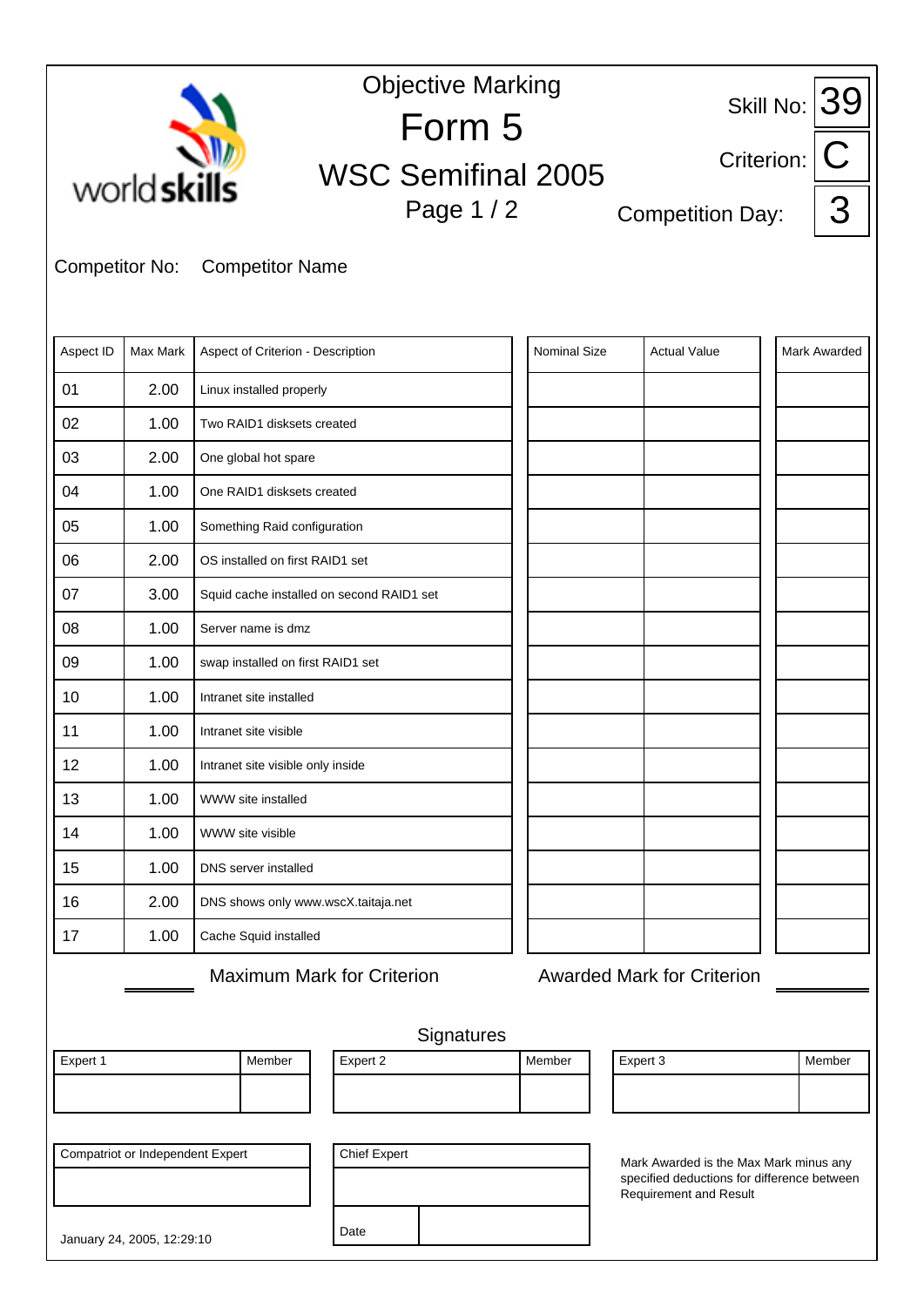|                       | <b>Objective Marking</b><br>Skill No: $39$ |                                     |                                         |              |                                            |                                        |                                             |  |  |  |  |
|-----------------------|--------------------------------------------|-------------------------------------|-----------------------------------------|--------------|--------------------------------------------|----------------------------------------|---------------------------------------------|--|--|--|--|
|                       |                                            |                                     | Form 5                                  |              | C                                          |                                        |                                             |  |  |  |  |
|                       | world skills                               |                                     | <b>WSC Semifinal 2005</b><br>Page 2 / 2 |              | Criterion:<br>3<br><b>Competition Day:</b> |                                        |                                             |  |  |  |  |
| <b>Competitor No:</b> |                                            | <b>Competitor Name</b>              |                                         |              |                                            |                                        |                                             |  |  |  |  |
| Aspect ID             | Max Mark                                   | Aspect of Criterion - Description   |                                         | Nominal Size |                                            | <b>Actual Value</b>                    | Mark Awarded                                |  |  |  |  |
| 18                    | 2.00                                       | Cache HTTPD acceleration configured |                                         |              |                                            |                                        |                                             |  |  |  |  |
|                       |                                            |                                     |                                         |              |                                            |                                        |                                             |  |  |  |  |
|                       |                                            |                                     |                                         |              |                                            |                                        |                                             |  |  |  |  |
|                       |                                            |                                     |                                         |              |                                            |                                        |                                             |  |  |  |  |
|                       |                                            |                                     |                                         |              |                                            |                                        |                                             |  |  |  |  |
|                       |                                            |                                     |                                         |              |                                            |                                        |                                             |  |  |  |  |
|                       |                                            |                                     |                                         |              |                                            |                                        |                                             |  |  |  |  |
|                       |                                            |                                     |                                         |              |                                            |                                        |                                             |  |  |  |  |
|                       |                                            |                                     |                                         |              |                                            |                                        |                                             |  |  |  |  |
|                       |                                            |                                     |                                         |              |                                            |                                        |                                             |  |  |  |  |
|                       |                                            |                                     |                                         |              |                                            |                                        |                                             |  |  |  |  |
|                       |                                            |                                     |                                         |              |                                            |                                        |                                             |  |  |  |  |
|                       |                                            |                                     |                                         |              |                                            |                                        |                                             |  |  |  |  |
|                       |                                            |                                     |                                         |              |                                            |                                        |                                             |  |  |  |  |
|                       | 25.00                                      |                                     | <b>Maximum Mark for Criterion</b>       |              | <b>Awarded Mark for Criterion</b>          |                                        |                                             |  |  |  |  |
|                       |                                            |                                     | Signatures                              |              |                                            |                                        |                                             |  |  |  |  |
| Expert 1              |                                            | Member                              | Expert 2                                | Member       | Expert 3                                   |                                        | Member                                      |  |  |  |  |
|                       |                                            |                                     |                                         |              |                                            |                                        |                                             |  |  |  |  |
|                       | Compatriot or Independent Expert           |                                     | <b>Chief Expert</b>                     |              |                                            | Mark Awarded is the Max Mark minus any |                                             |  |  |  |  |
|                       |                                            |                                     |                                         |              |                                            |                                        | specified deductions for difference between |  |  |  |  |
|                       | January 24, 2005, 12:29:10                 |                                     | Date                                    |              |                                            |                                        |                                             |  |  |  |  |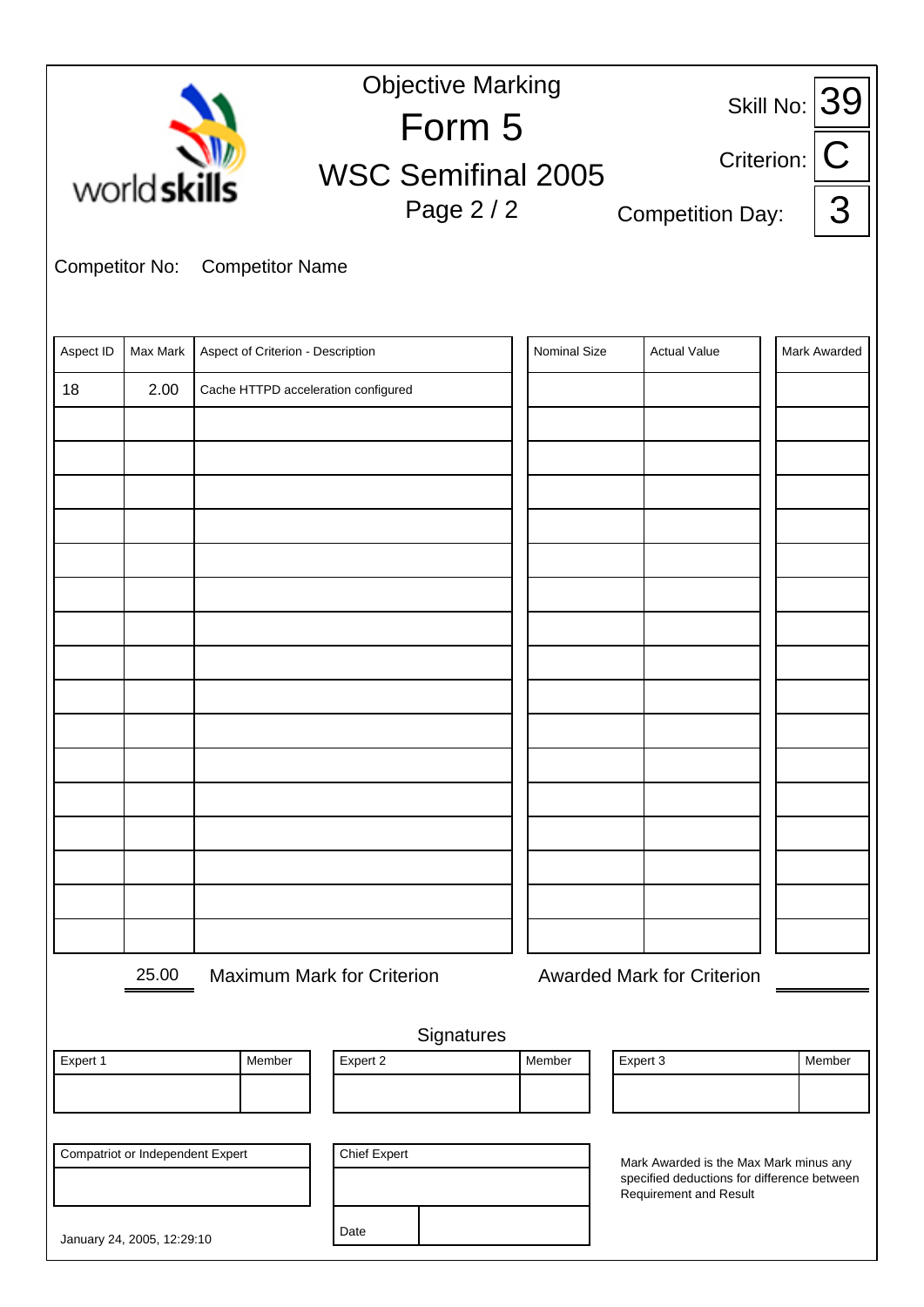| <b>Objective Marking</b><br>Skill No: $39$                            |          |                                                         |                                                |                     |          |                                                                                                                        |            |              |  |
|-----------------------------------------------------------------------|----------|---------------------------------------------------------|------------------------------------------------|---------------------|----------|------------------------------------------------------------------------------------------------------------------------|------------|--------------|--|
| world skills                                                          |          |                                                         | Form 5<br><b>WSC Semifinal 2005</b>            |                     |          |                                                                                                                        | Criterion: |              |  |
|                                                                       |          |                                                         | Page 1 / 2                                     |                     |          | <b>Competition Day:</b>                                                                                                |            | 3            |  |
| <b>Competitor No:</b>                                                 |          | <b>Competitor Name</b>                                  |                                                |                     |          |                                                                                                                        |            |              |  |
| Aspect ID                                                             | Max Mark | Aspect of Criterion - Description                       |                                                | <b>Nominal Size</b> |          | <b>Actual Value</b>                                                                                                    |            | Mark Awarded |  |
| 01                                                                    | 1.00     | OS on RAID 1                                            |                                                | 1                   |          |                                                                                                                        |            |              |  |
| 02                                                                    | 1.00     | RAID 1 Set up                                           |                                                | 1                   |          |                                                                                                                        |            |              |  |
| 03                                                                    | 1.00     | RAID 5 Setup                                            |                                                | 1                   |          |                                                                                                                        |            |              |  |
| 04                                                                    | 1.00     | Install RAID and BMC Software                           |                                                | 1                   |          |                                                                                                                        |            |              |  |
| 05                                                                    | 1.00     | <b>Install DHCP Server</b>                              |                                                | 1                   |          |                                                                                                                        |            |              |  |
| 06                                                                    | 1.00     | <b>Workstation use DHCP</b>                             |                                                | $\overline{2}$      |          |                                                                                                                        |            |              |  |
| 06                                                                    | 2.00     | <b>Install DNS Server</b>                               |                                                | $\overline{2}$      |          |                                                                                                                        |            |              |  |
| 08                                                                    | 1.00     | Allow secure Dynamic Updates thru DNS                   |                                                | 1                   |          |                                                                                                                        |            |              |  |
| 09                                                                    | 2.00     | All 4 names to be found at Int DNS Server               |                                                | $\overline{2}$      |          |                                                                                                                        |            |              |  |
| 10                                                                    | 1.00     | Only members of admin group to inter logon to<br>server |                                                | 1                   |          |                                                                                                                        |            |              |  |
| 11                                                                    | 2.00     | Create Correct OU structure                             |                                                | $\overline{2}$      |          |                                                                                                                        |            |              |  |
| 12                                                                    | 1.00     |                                                         | Create GPO - Default Home Page - IT Department | 1                   |          |                                                                                                                        |            |              |  |
| 13                                                                    | 1.00     |                                                         | Create GPO - attach to Marketing - remove RUN  | 1                   |          |                                                                                                                        |            |              |  |
| 14                                                                    | 1.00     | Server                                                  | Welcome message appears at workstation from    | 1                   |          |                                                                                                                        |            |              |  |
| 15                                                                    | 1.00     | Share and NTFS Permissions Admin FC ALL                 |                                                | 1                   |          |                                                                                                                        |            |              |  |
| 16                                                                    | 0.50     | Shares, IT Support Staff Modify of all shares           | Share and NTFS Permissions HOD IT Dept FC all  | 0.5                 |          |                                                                                                                        |            |              |  |
| 17                                                                    | 0.50     | Modify in won Share                                     | Share and NTFS Permissions Marianna & Liisa    | 0.5                 |          |                                                                                                                        |            |              |  |
|                                                                       |          | <b>Maximum Mark for Criterion</b>                       |                                                |                     |          | <b>Awarded Mark for Criterion</b>                                                                                      |            |              |  |
|                                                                       |          |                                                         | Signatures                                     |                     |          |                                                                                                                        |            |              |  |
| Expert 1                                                              |          | Member                                                  | Expert 2                                       | Member              | Expert 3 |                                                                                                                        |            | Member       |  |
|                                                                       |          |                                                         |                                                |                     |          |                                                                                                                        |            |              |  |
| <b>Compatriot or Independent Expert</b><br>January 24, 2005, 12:29:10 |          |                                                         | <b>Chief Expert</b><br>Date                    |                     |          | Mark Awarded is the Max Mark minus any<br>specified deductions for difference between<br><b>Requirement and Result</b> |            |              |  |